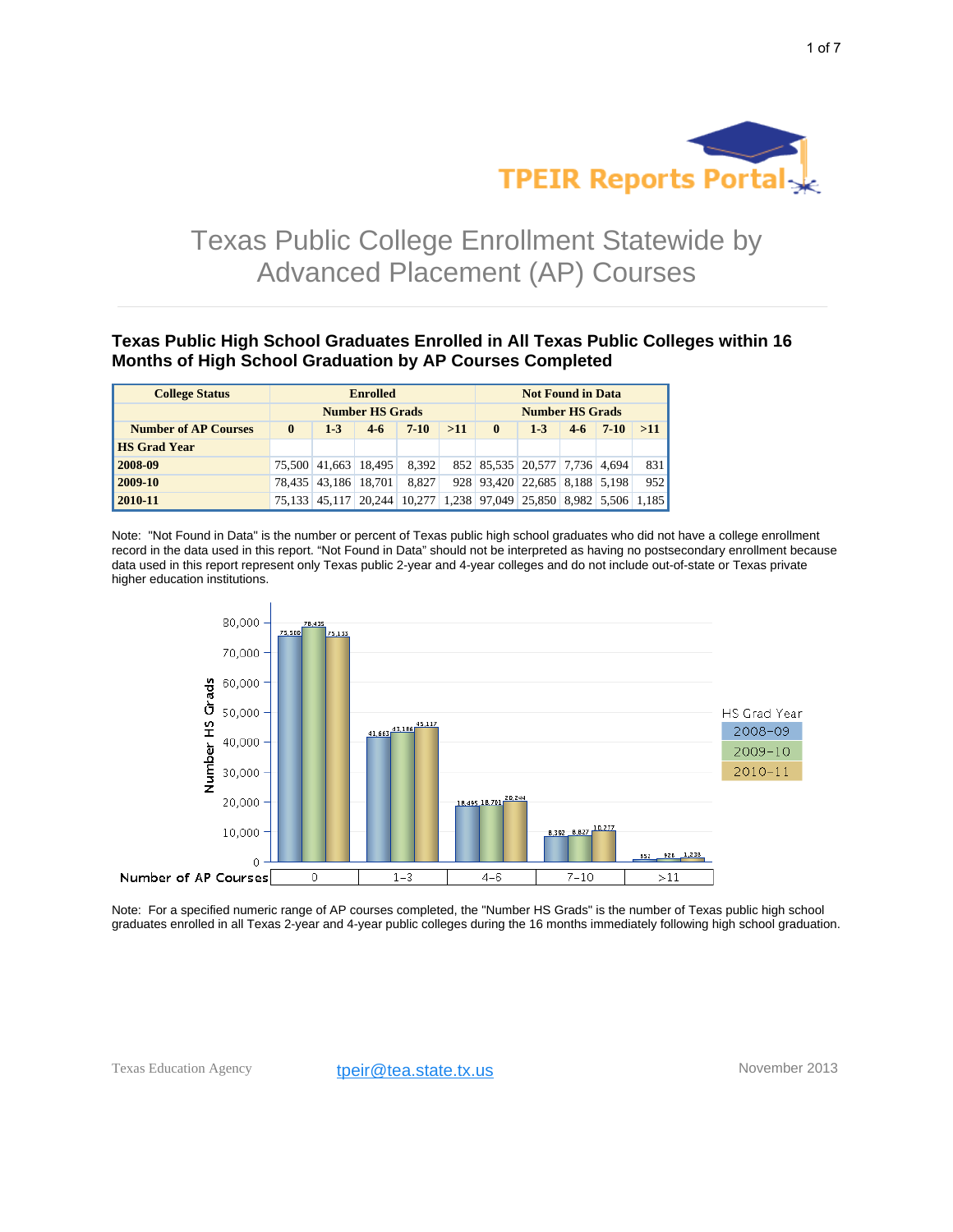

# Texas Public College Enrollment Statewide by Advanced Placement (AP) Courses

**Percentage of Texas Public High School Graduates Enrolled in All Texas Public Colleges within 16 Months of High School Graduation by AP Courses Completed**

| <b>College Status</b>       | <b>Enrolled</b>               |                                                             |       |        | <b>Not Found in Data</b>      |              |       |       |        |     |
|-----------------------------|-------------------------------|-------------------------------------------------------------|-------|--------|-------------------------------|--------------|-------|-------|--------|-----|
|                             | <b>Total Percent HS Grads</b> |                                                             |       |        | <b>Total Percent HS Grads</b> |              |       |       |        |     |
| <b>Number of AP Courses</b> | $\mathbf{0}$                  | $1-3$                                                       | $4-6$ | $7-10$ | >11                           | $\mathbf{0}$ | $1-3$ | $4-6$ | $7-10$ | >11 |
| <b>HS Grad Year</b>         |                               |                                                             |       |        |                               |              |       |       |        |     |
| 2008-09                     |                               | 46.9% 66.9% 70.5% 64.1% 50.6% 53.1% 33.1% 29.5% 35.9% 49.4% |       |        |                               |              |       |       |        |     |
| 2009-10                     |                               | 45.6% 65.6% 69.5% 62.9% 49.4% 54.4% 34.4% 30.5% 37.1% 50.6% |       |        |                               |              |       |       |        |     |
| 2010-11                     |                               | 43.6% 63.6% 69.3% 65.1% 51.1% 56.4% 36.4% 30.7% 34.9% 48.9% |       |        |                               |              |       |       |        |     |

Note: "Not Found in Data" is the number or percent of Texas public high school graduates who did not have a college enrollment record in the data used in this report. "Not Found in Data" should not be interpreted as having no postsecondary enrollment because data used in this report represent only Texas public 2-year and 4-year colleges and do not include out-of-state or Texas private higher education institutions.



Note: "Total Percent of HS Grads" is the number of Texas public high school graduates (who completed a specified range of AP courses) enrolled in all Texas public 2-year and 4-year colleges during the 16 months immediately following high school graduation divided by the total number of Texas public high school graduates (who completed the same number of AP courses).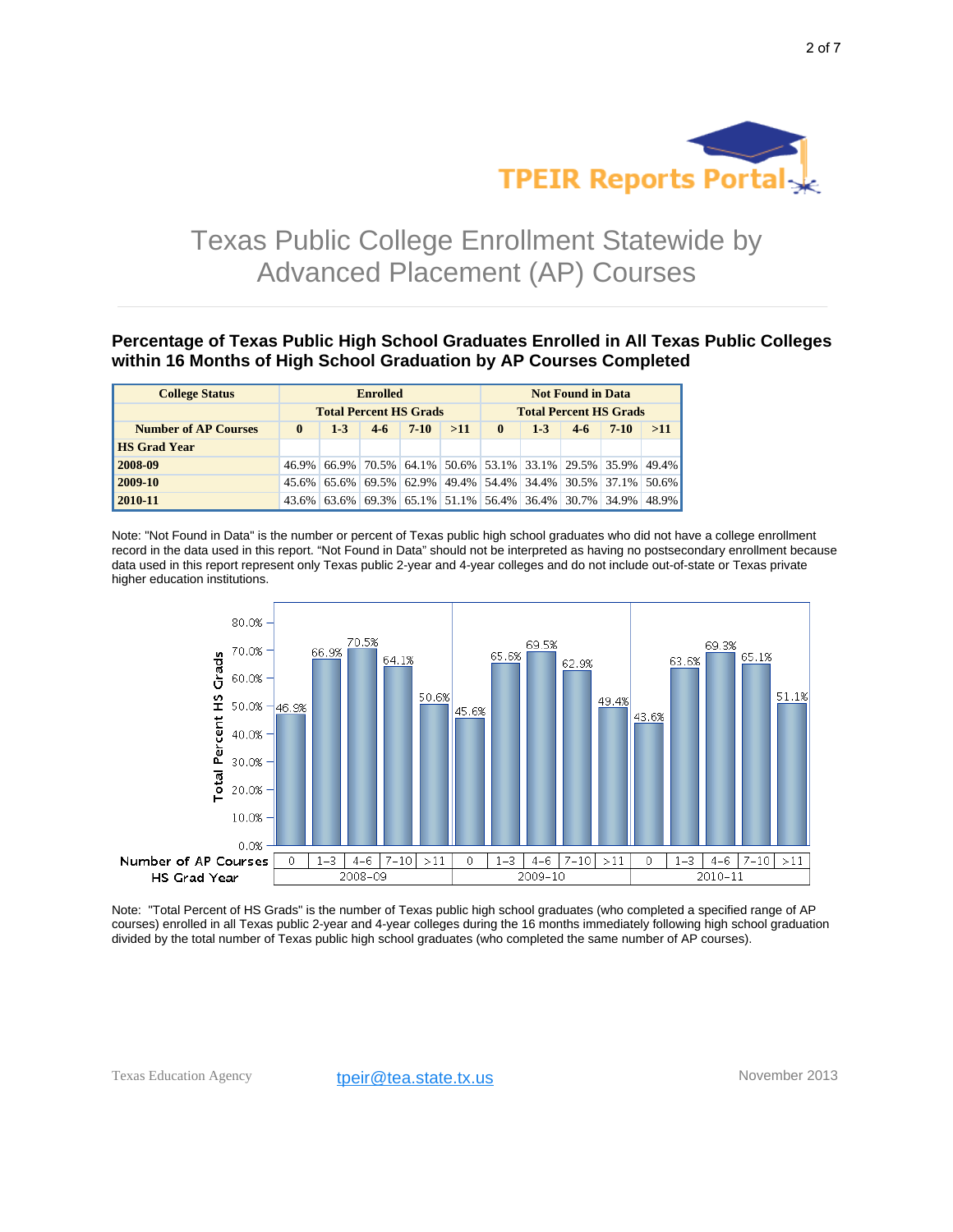

## Texas Public College Enrollment Statewide by Advanced Placement (AP) Courses

**Texas Public High School Graduates Enrolled in Texas Public Colleges within 16 Months of High School Graduation by College Type and AP Courses Completed**

|                             |                     | <b>Number HS Grads</b> |         |          |       |              | <b>Percent HS Grads</b> |       |          |       |       |  |
|-----------------------------|---------------------|------------------------|---------|----------|-------|--------------|-------------------------|-------|----------|-------|-------|--|
| <b>Number of AP Courses</b> | $\mathbf{0}$        | $1-3$                  | $4 - 6$ | $7 - 10$ | >11   | $\mathbf{0}$ | $1-3$                   | $4-6$ | $7 - 10$ | >11   |       |  |
| <b>HS Grad Year</b>         | <b>College Type</b> |                        |         |          |       |              |                         |       |          |       |       |  |
| 2008-09                     | $2-Yr$              | 59.220                 | 22,005  | 5,974    | 1.573 | 90           | 78.4%                   | 52.8% | 32.3%    | 18.7% | 10.6% |  |
|                             | $4-Yr$              | 16.280                 | 19,658  | 12,521   | 6.819 | 762          | 21.6%                   | 47.2% | 67.7%    | 81.3% | 89.4% |  |
| 2009-10                     | $2-Yr$              | 61,133                 | 22.296  | 5.880    | 1.641 | 72           | 77.9%                   | 51.6% | 31.4%    | 18.6% | 7.8%  |  |
|                             | $4-Yr$              | 17,302                 | 20,890  | 12,821   | 7.186 | 856          | 22.1%                   | 48.4% | 68.6%    | 81.4% | 92.2% |  |
| 2010-11                     | $2-Yr$              | 58,078                 | 23.552  | 6.756    | 2.055 | 135          | 77.3%                   | 52.2% | 33.4%    | 20.0% | 10.9% |  |
|                             | $4-Yr$              | 17,055                 | 21,565  | 13,488   | 8.222 | 1.103        | 22.7%                   | 47.8% | 66.6%    | 80.0% | 89.1% |  |



Note: "Percent of HS Grads" is the number of Texas public high school graduates (who completed a specified range of AP courses) enrolled in either a Texas public 2-year or 4-year college during the 16 months immediately following high school graduation divided by the total number of Texas public high school graduates enrolled in a Texas public college (who completed the same number of AP courses).

Texas Education Agency **tpeir@tea.state.tx.us** November 2013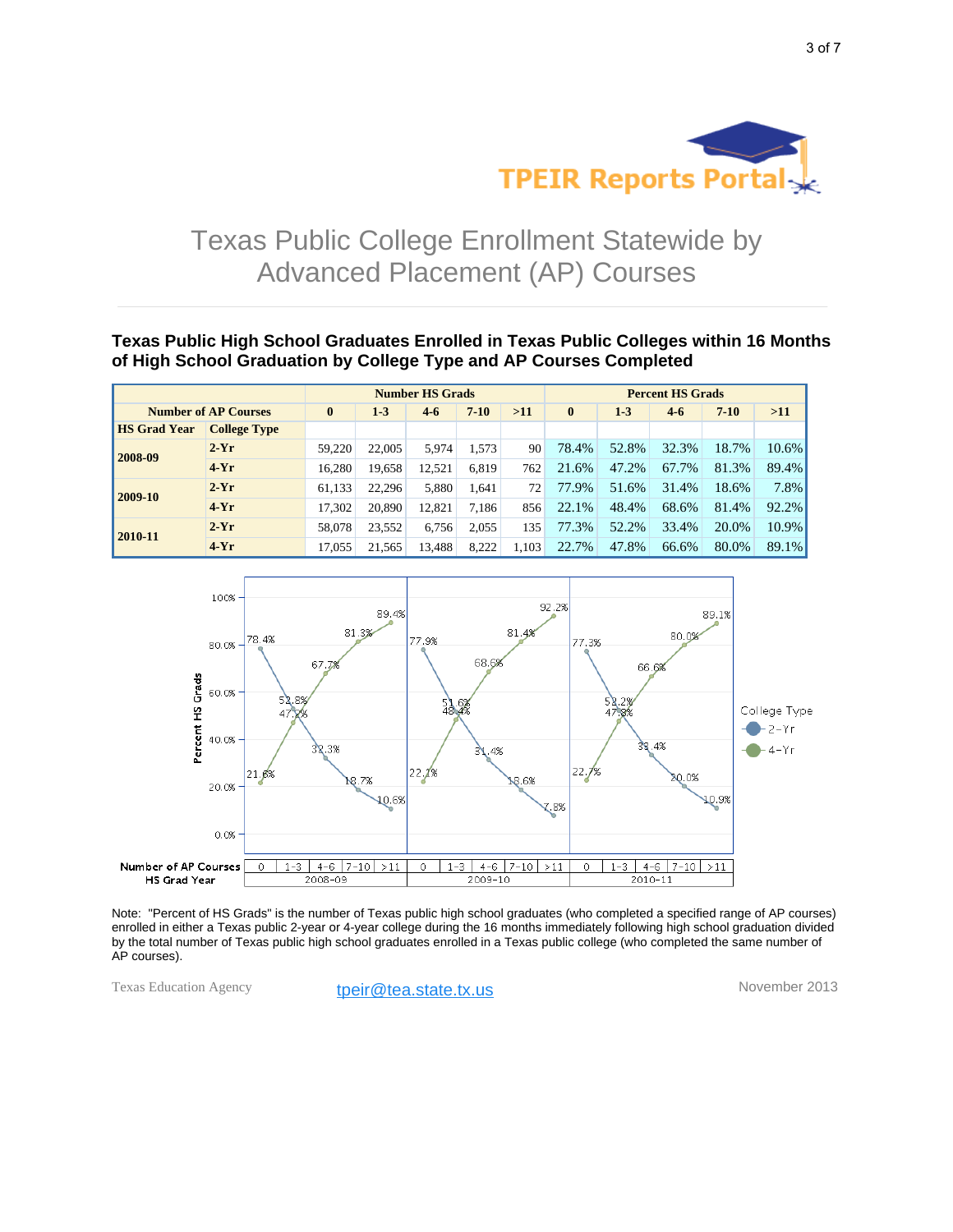

| <b>Purpose</b>                           | The Advanced Placement (AP) program benefits students in a number of ways.<br>High school students who participate in AP courses and associated<br>examinations are exposed to college-level academic content and skills and are<br>challenged to complete more rigorous assignments. Even without taking the<br>examinations or without achieving qualifying examination scores, students who<br>receive high school credit for AP courses may receive more consideration in the<br>college admissions process than students who have not completed advanced<br>high school courses.<br>This report shows the college enrollment rates of Texas public high school<br>graduates by the number of AP courses completed. It also displays the rates at<br>which students are enrolled in 2-year versus 4-year colleges by the number of<br>AP courses completed. College enrollment numbers and percents include<br>enrollment in Texas public higher education institutions that offer 2-year and/or<br>4-year degrees during the 16 months following high school graduation. Data are<br>reported at the state level, the regional Education Service Center (ESC or<br>Region) level, by district type, and by district enrollment size. High school<br>graduation data for Texas public school districts, which include charter schools,<br>were used in this report.<br>For information on AP and International Baccalaureate (IB) examination results,<br>see the Division of Accountability Research annual report on AP and IB<br>examination results in Texas public schools<br>http://www.tea.state.tx.us/acctres/ap ib index.html . |
|------------------------------------------|----------------------------------------------------------------------------------------------------------------------------------------------------------------------------------------------------------------------------------------------------------------------------------------------------------------------------------------------------------------------------------------------------------------------------------------------------------------------------------------------------------------------------------------------------------------------------------------------------------------------------------------------------------------------------------------------------------------------------------------------------------------------------------------------------------------------------------------------------------------------------------------------------------------------------------------------------------------------------------------------------------------------------------------------------------------------------------------------------------------------------------------------------------------------------------------------------------------------------------------------------------------------------------------------------------------------------------------------------------------------------------------------------------------------------------------------------------------------------------------------------------------------------------------------------------------------------------------------------------------------------------------------|
| <b>Data Source</b>                       | Data used for this report come from the Texas Public Education Information<br>Management System (PEIMS) and the Texas Higher Education Coordinating<br>Board (THECB). College enrollment data consist of THECB enrollment data<br>from Texas public 2-year and 4-year higher education institutions.<br>In data tables, a "." indicates that there are no data.                                                                                                                                                                                                                                                                                                                                                                                                                                                                                                                                                                                                                                                                                                                                                                                                                                                                                                                                                                                                                                                                                                                                                                                                                                                                              |
| <b>Data Elements</b>                     |                                                                                                                                                                                                                                                                                                                                                                                                                                                                                                                                                                                                                                                                                                                                                                                                                                                                                                                                                                                                                                                                                                                                                                                                                                                                                                                                                                                                                                                                                                                                                                                                                                              |
| <b>Advanced</b><br><b>Placement (AP)</b> | The AP program is a cooperative educational endeavor between secondary<br>schools and colleges and universities. It is designed to enroll high school<br>students in college-level courses. AP courses are developed locally and taught<br>by high school teachers, based on course information provided by the College<br>Board.                                                                                                                                                                                                                                                                                                                                                                                                                                                                                                                                                                                                                                                                                                                                                                                                                                                                                                                                                                                                                                                                                                                                                                                                                                                                                                            |
| Number of AP<br><b>Courses</b>           | Range of the number of AP courses completed: 0 AP courses, or 1 to 3 AP<br>courses, or 4 to 7 AP courses, or 8 to 11 AP courses, or greater than 11 AP<br>courses.                                                                                                                                                                                                                                                                                                                                                                                                                                                                                                                                                                                                                                                                                                                                                                                                                                                                                                                                                                                                                                                                                                                                                                                                                                                                                                                                                                                                                                                                           |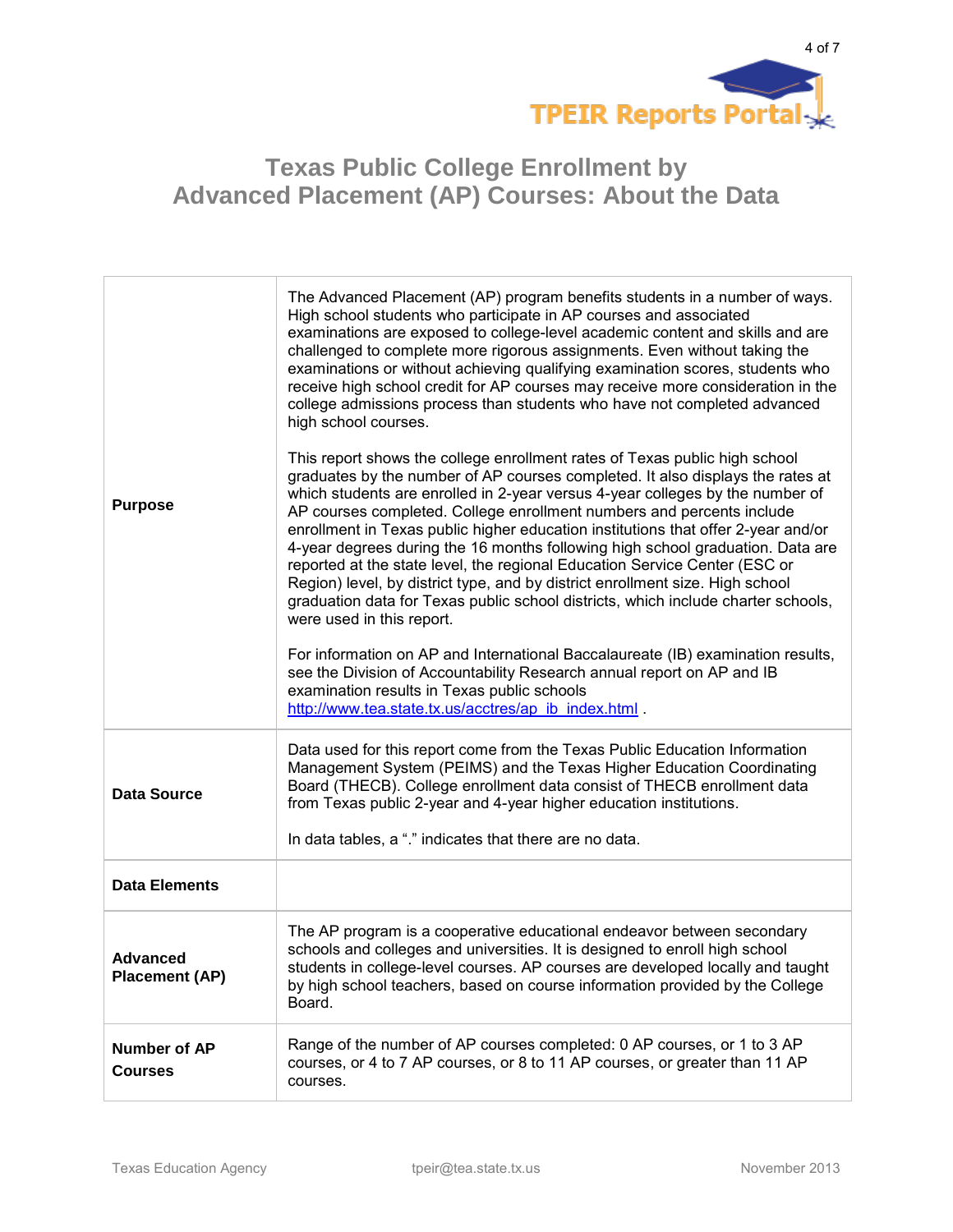

| <b>College Type</b>                                                      | Indicates whether enrollment was in a Texas public 2-year or 4-year institution<br>of higher education offering either a two-year degree, such as an Associate<br>degree, or a four-year degree, such as a Baccalaureate degree. A two-year<br>degree normally requires at least two years of full-time equivalent college work.<br>A four-year degree normally requires at least four years of full-time<br>undergraduate college work.                                                                                                                                                                                                                                          |
|--------------------------------------------------------------------------|-----------------------------------------------------------------------------------------------------------------------------------------------------------------------------------------------------------------------------------------------------------------------------------------------------------------------------------------------------------------------------------------------------------------------------------------------------------------------------------------------------------------------------------------------------------------------------------------------------------------------------------------------------------------------------------|
| <b>College Enrollment</b><br>within 16 Months of<br><b>HS Graduation</b> | The number of students enrolled in a Texas public 2-year or 4-year institution of<br>higher education as reported by THECB for the college enrollment period<br>beginning the first summer semester after graduation from a Texas public high<br>school and continuing through August 31 of the next year.                                                                                                                                                                                                                                                                                                                                                                        |
| <b>District Type</b>                                                     | Districts are grouped into nine subcategories, ranging from major urban to rural,<br>based on factors such as enrollment, growth in enrollment, economic status,<br>and proximity to urban areas. Charter school districts make up a ninth<br>subcategory. The subcategories are described below.                                                                                                                                                                                                                                                                                                                                                                                 |
| <b>Major Urban</b>                                                       | A district is classified as major urban if: (a) it is located in a county with a<br>population of at least 750,000; (b) its enrollment is the largest in the county or at<br>least 75 percent of the largest district enrollment in the county; and (c) at least<br>35 percent of enrolled students are economically disadvantaged. A student is<br>reported as economically disadvantaged if he or she is eligible for free or<br>reduced-price meals under the National School Lunch and Child Nutrition<br>Program.                                                                                                                                                            |
| <b>Major Suburban</b>                                                    | A district is classified as major suburban if: (a) it does not meet the criteria for<br>classification as major urban; (b) it is contiguous to a major urban district; and<br>(c) its enrollment is at least 3 percent of the contiguous major urban district or<br>at least 4,500 students. A district also is classified as major suburban if: (a) it<br>does not meet the criteria for classification as major urban; (b) it is not<br>contiguous to a major urban district; (c) it is located in the same county as a<br>major urban district; and (d) its enrollment is at least 15 percent of the nearest<br>major urban district in the county or at least 4,500 students. |
| <b>Other Central City</b>                                                | A district is classified as other central city if: (a) it does not meet the criteria for<br>classification in either of the previous subcategories; (b) it is not contiguous to a<br>major urban district; (c) it is located in a county with a population of between<br>100,000 and 749,999; and (d) its enrollment is the largest in the county or at<br>least 75 percent of the largest district enrollment in the county.                                                                                                                                                                                                                                                     |
| <b>Other Central City</b><br><b>Suburban</b>                             | A district is classified as other central city suburban if: (a) it does not meet the<br>criteria for classification in any of the previous subcategories; (b) it is located in                                                                                                                                                                                                                                                                                                                                                                                                                                                                                                    |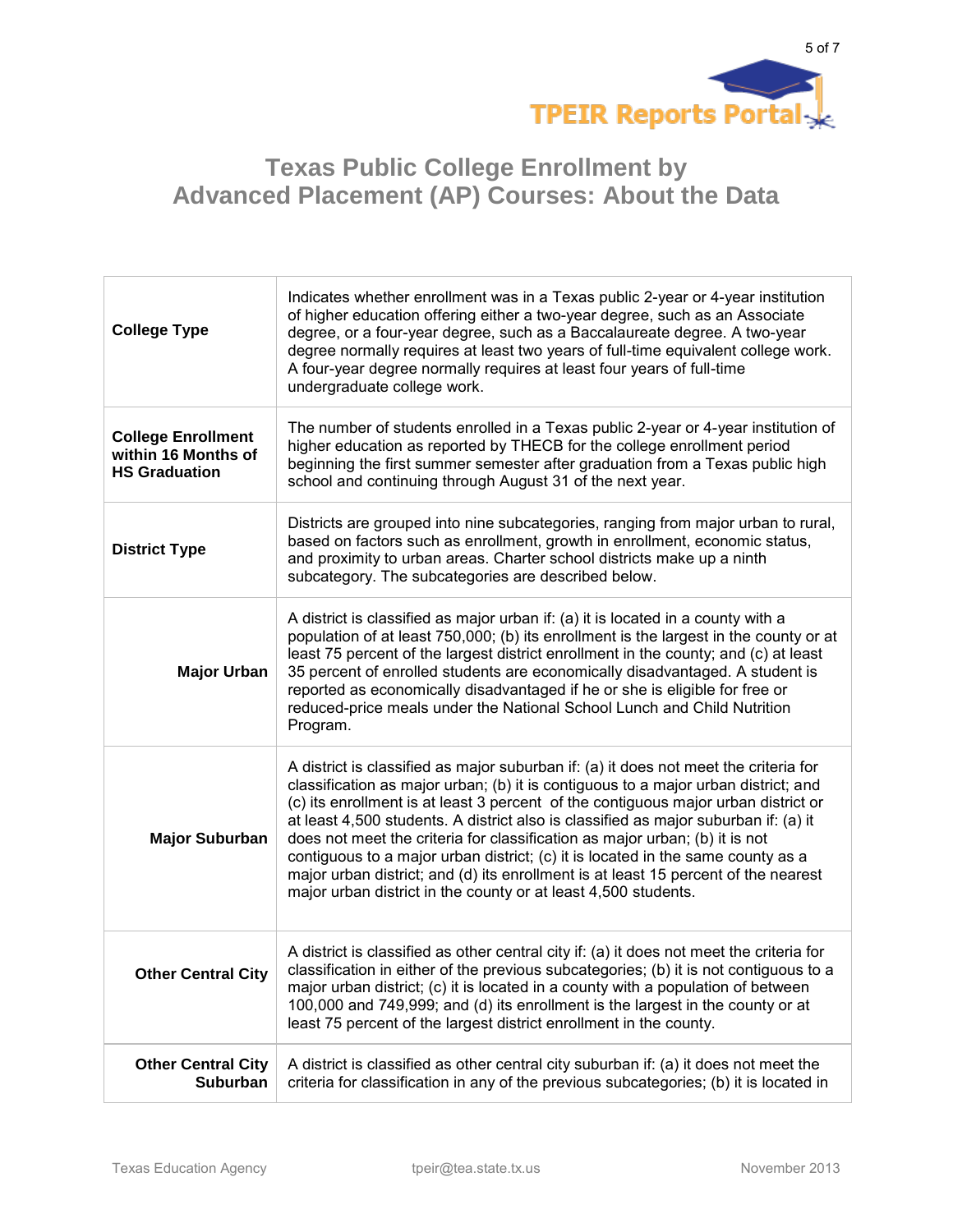

|                                           | a county with a population of between 100,000 and 749,999; and (c) its<br>enrollment is at least 15 percent of the largest district enrollment in the county.<br>A district also is other central city suburban if: (a) it does not meet the criteria for<br>classification in any of the previous subcategories; (b) it is contiguous to another<br>central city district; (c) its enrollment is greater than 3 percent of the contiguous<br>other central city district; and (d) its enrollment exceeds the median district<br>enrollment for the state of 765 students.                                                                               |
|-------------------------------------------|----------------------------------------------------------------------------------------------------------------------------------------------------------------------------------------------------------------------------------------------------------------------------------------------------------------------------------------------------------------------------------------------------------------------------------------------------------------------------------------------------------------------------------------------------------------------------------------------------------------------------------------------------------|
| <b>Independent Town</b>                   | A district is classified as independent town if: (a) it does not meet the criteria for<br>classification in any of the previous subcategories; (b) it is located in a county<br>with a population of 25,000 to 99,999; and (c) its enrollment is the largest in the<br>county or greater than 75 percent of the largest district enrollment in the county.                                                                                                                                                                                                                                                                                               |
| Non-Metropolitan:<br><b>Fast Growing</b>  | A district is classified as non-metropolitan: fast growing if: (a) it does not meet<br>the criteria for classification in any of the previous subcategories; (b) it has an<br>enrollment of at least 300 students; and (c) its enrollment has increased by at<br>least 20 percent over the past five years.                                                                                                                                                                                                                                                                                                                                              |
| Non-Metropolitan:<br><b>Stable</b>        | A district is classified as non-metropolitan: stable if: (a) it does not meet the<br>criteria for classification in any of the previous subcategories; and (b) its<br>enrollment exceeds the median district enrollment for the state.                                                                                                                                                                                                                                                                                                                                                                                                                   |
| <b>Rural</b>                              | A district is classified as rural if it does not meet the criteria for classification in<br>any of the previous subcategories. A rural district has either: (a) an enrollment<br>of between 300 and the median district enrollment for the state and an<br>enrollment growth rate over the past five years of less than 20 percent; or (b) an<br>enrollment of less than 300 students.                                                                                                                                                                                                                                                                   |
| <b>Charter School</b><br><b>Districts</b> | Charter school districts are open-enrollment school districts chartered by the<br>State Board of Education. Established by the Texas Legislature in 1995 to<br>promote local initiative, charter school districts are subject to fewer regulations<br>than other public school districts. Generally, charter school districts are subject<br>to laws and rules that ensure fiscal and academic accountability but that do not<br>unduly regulate instructional methods or pedagogical innovation. Like other<br>public school districts, charter school districts are monitored and accredited<br>under the statewide testing and accountability system. |
| <b>Enrollment Size</b>                    | Districts are grouped into nine subcategories based on number of students<br>enrolled. Enrollment counts are taken on the last Friday in October of each year.                                                                                                                                                                                                                                                                                                                                                                                                                                                                                           |
| <b>Not Found in</b><br>Data               | The number or percent of Texas public high school graduates that did not have<br>a college enrollment record in the data used in this report. "Not Found in Data"<br>should not be interpreted as having no postsecondary enrollment because data                                                                                                                                                                                                                                                                                                                                                                                                        |